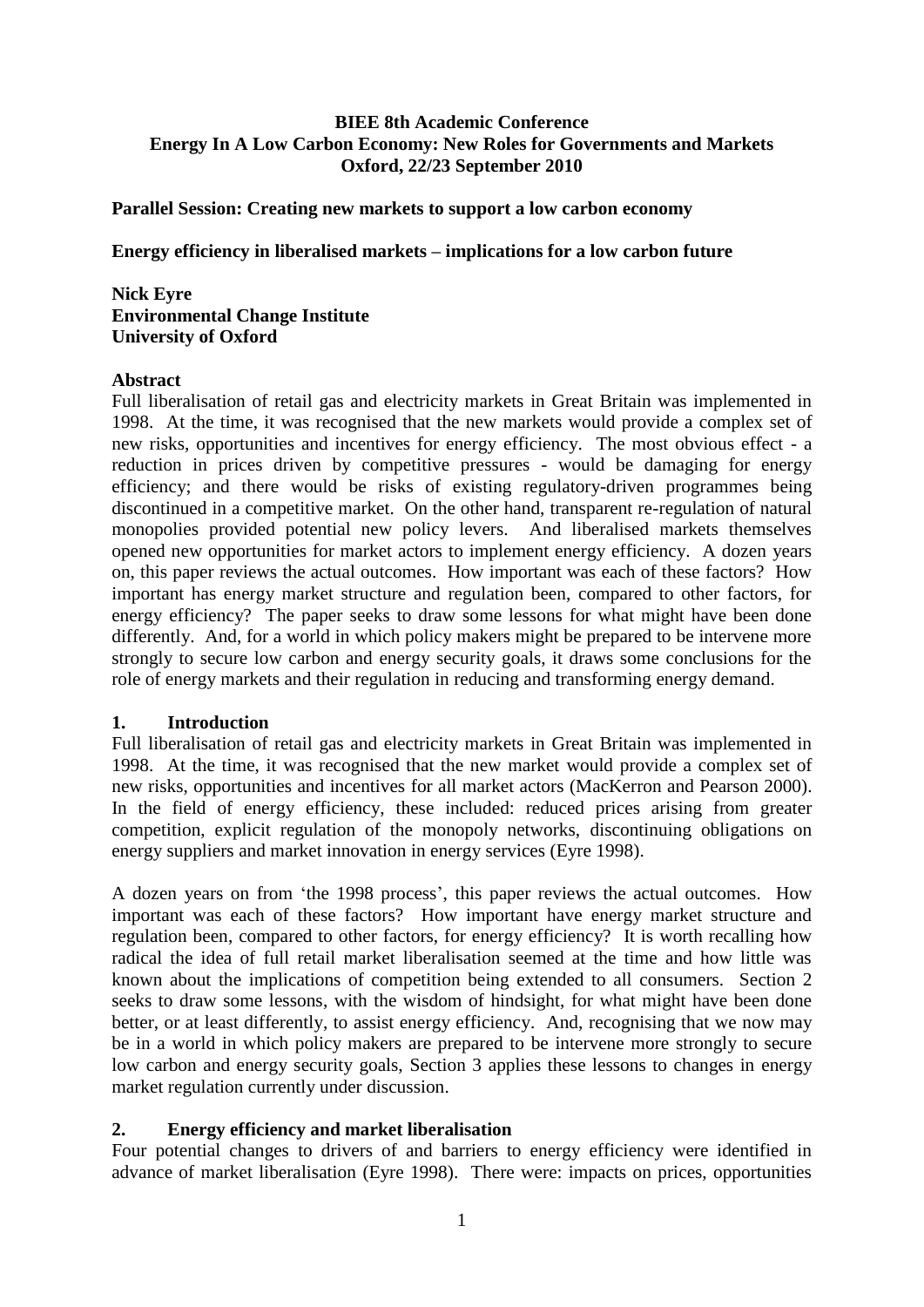for new energy services, changes to regulated energy efficiency programmes and impacts of monopoly price regulation. Each is addressed separately below.

# **2.1 Energy Pricing**

The explicit objective of retail energy market liberalisation was increased competition and therefore reduced prices. One obvious effect of such a change is a reduction in the incentive for energy efficiency. It seems very likely that such an effect has indeed occurred in GB retail energy markets. However, quantifying this with any accuracy is difficult, as it depends on two factors – the actual effect of liberalisation on prices and the price elasticity of energy efficiency – neither of which is straightforward.

The direct price impact of retail competition must have been relatively small, as the "supply cost' is a small fraction  $(-10\%)$  of the final retail price for both gas and electricity. There were undoubtedly some cost reductions through retail businesses focussing more ruthlessly on the core business of customer service and retention. (However, it is worth noting that this resulted in some of the more lamented effects of liberalisation, notably a huge reduction in energy end-use R&D). At the same time, there were some additional costs arising from the marketing (including doorstep sales) and ICT costs involved with establishing and maintaining a competitive market.

The indirect impacts of retail market competition on costs elsewhere in the energy supply chain were expected to be more significant, in particular via the increased pressure on suppliers to purchase as efficiently as possible in wholesale gas and electricity markets. Prices to UK consumers certainly fell in the early years of market liberalisation. However, in markets that are notoriously volatile, for a variety of reasons, such changes cannot be reliably estimated by inspection of price changes over the period of liberalisation. Moreover, the market has evolved into an oligopoly of six vertically integrated supply companies (HMT and DECC 2010), so that a distinction between the impacts of upstream and downstream competition is now less meaningful.

The impact of price changes on incentives for energy efficiency is also difficult to estimate. It is important to note that this is not the same as the price elasticity of demand, which is determined by the impact of price on both energy service demand and energy efficiency. At the time of liberalisation, the UK Government's own estimate of the long run price elasticity of energy demand was -0.19 (DTI 1997), i.e. quite inelastic. This necessarily implies an even smaller elasticity for energy efficiency.

# **2.2 Energy services**

The prospect of commercially driven energy efficiency offerings to households and other small customers, and by implication of market based solutions to climate change, has been a repeated theme in the justification of the idea of retail energy market liberalisation. It was envisaged at the outset (HMG 1997) and has been the subject of periodic policy drives to instigate significant commercial activities, notably through a DTI initiative in 2000 (Macklon 2000), an Energy Services Working Group in 2003 (DTI 2003) and a Treasury driven "energy services summit' in 2006. None of these delivered a great deal of commercial outcomes, although the rhetoric from both Government and major energy suppliers has remained consistently positive.

The underlying premise that bolsters the faith in energy service markets arising autonomously is that there are cost effective opportunities for energy efficiency which would be realised if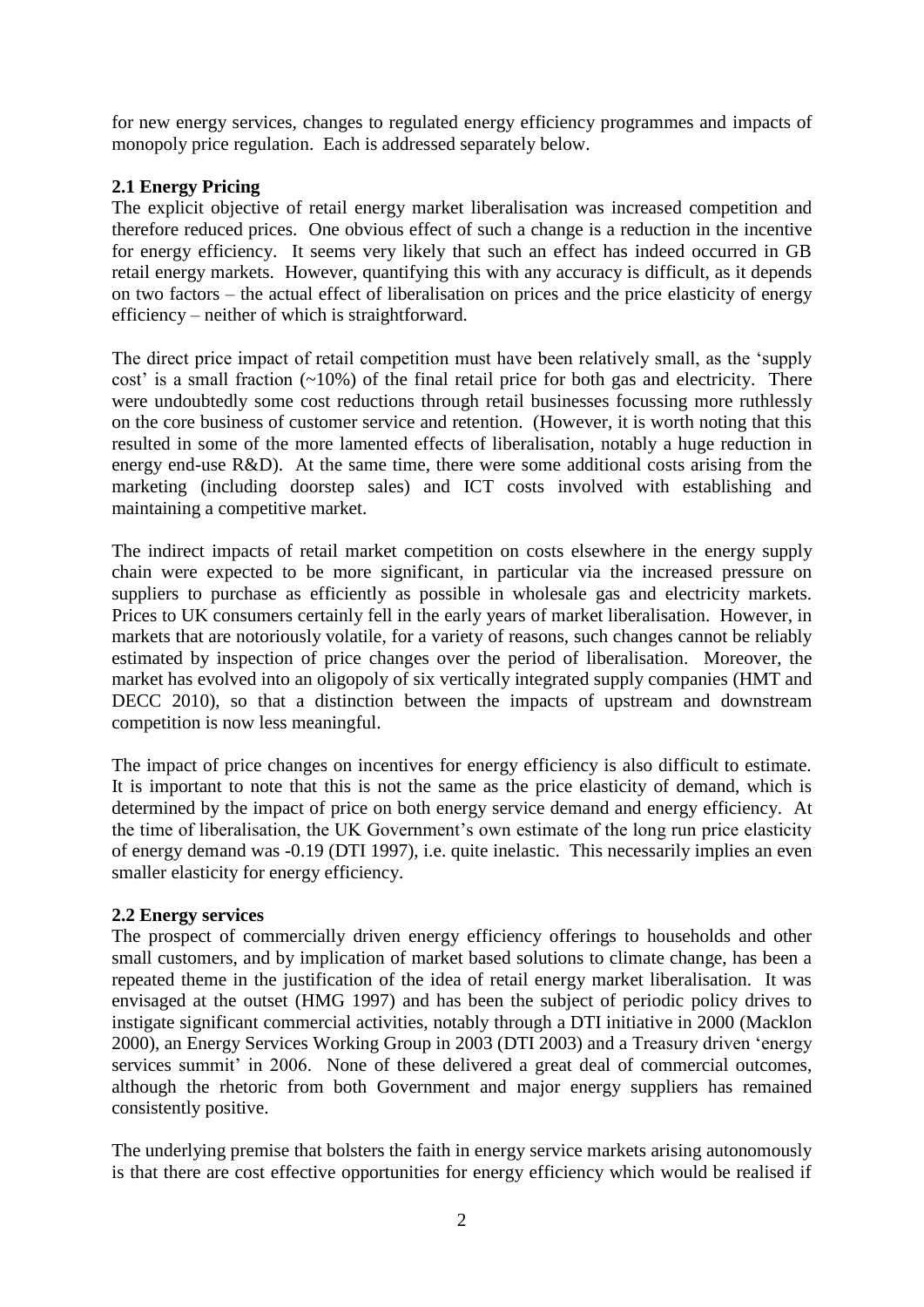only market forces could be set to work. Of course, it is correct that there are cost effective opportunities and this is well documented (Defra 2005; Levine 2007; CCC 2008). But the idea that the market failures lie predominantly in energy markets is misguided. The "barriers to energy efficiency" are equally well documented and lie predominantly in energy efficiency markets (Sanstad and Howarth 1994; Brown 2001), i.e. outside the scope of the historically regulated energy markets, and therefore they were not rectified by energy market liberalisation.

In contrast to the political rhetoric, even before the 1998 process, it was clear that neither energy suppliers nor their customers expected energy service markets to develop to any significant extent (Owen and King 1997). And they, rather than the proponents of market reform, were proved correct. Retail energy suppliers retreated to a core business model (sometimes characterised as efficient purchasing in wholesale markets plus a call centre) and competed primarily on price. Any product differentiation tended to be through offers consistent with this model (other utilities, insurance etc) rather than via extending the business model to investment on the other side of the meter.

Some barriers to energy services within the regulatory environment were identified as barriers to energy services, including by the energy suppliers. Most notably, it was argued that the 28-day rule introduced during liberalisation, both as a consumer protection measure and to facilitate consumer switching, provided a disincentive to the longer term contracts that might be required to finance energy efficiency investment. Following the report of the Energy Services Working Group (DTI 2003), Ofgem removed the 28-day rule, but this still did not generate any significant energy services activity for small energy users.

It would be unfair to characterise these outcomes simply as lack of interest or inaction by the major energy suppliers. Each of them has piloted energy services offers, with various levels of success (UKERC 2005; EST 2008). But all reached essentially the same conclusion that, for the mass market and under current market conditions, the benefits of cost effective investments are more than offset by the transaction costs of finding appropriate customers, persuading them to sign contracts and delivering the necessary investment and customer support.

It is arguable that the significant innovation implied by energy services markets is more likely to arise from outside the market incumbents. However, the barriers to entry in existing energy supply retail markets are very large. Tight margins require the ability to spread fixed costs over a large customer base. Most importantly, the need to operate in volatile wholesale markets incentivises risk reduction by vertical integration. So, even for large retail companies with high brand values, energy retailing is not an attractive proposition. Moreover, the business of providing an energy efficiency service necessarily involves on-site, building specific, technical services that are very different in character from the virtual retailing of energy supply as now practised. New actors interested in energy efficiency delivery are likely to choose to do this directly rather than with the additional complexity of integration with energy supply in an "energy services model".

#### **2.3 Regulated energy efficiency programmes**

The initial energy efficiency obligations on energy suppliers in 1994 were on the Public Electricity Suppliers (PES) in the retail franchise market that preceded full retail liberalisation. These were the Energy Efficiency Standards of Performance (EESoP) that formed the precursors to today"s Carbon Emissions Reduction Target (CERT). By this time,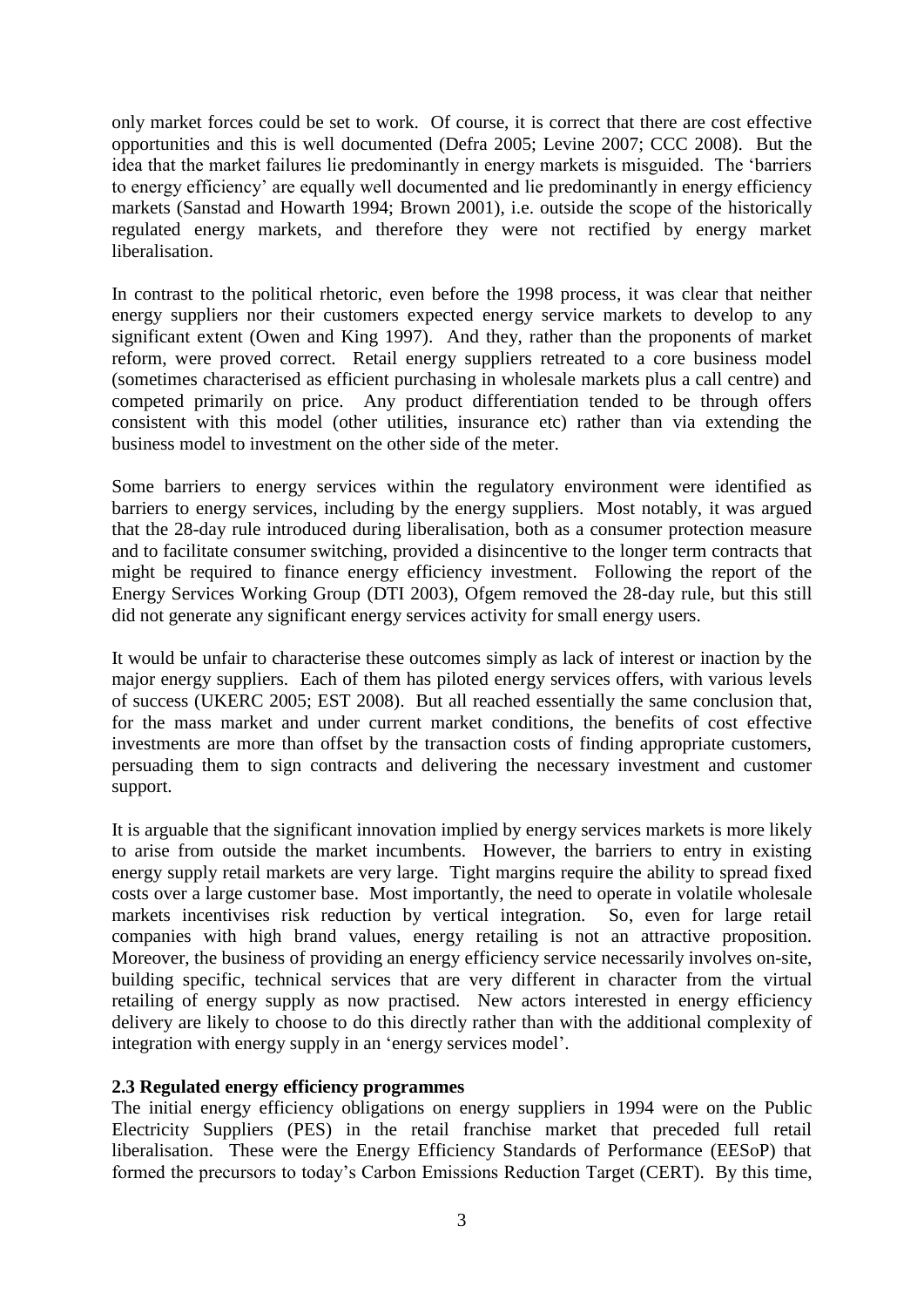the franchises were confined to households and small businesses and this history partly explains the situation, unique to the UK, of such obligations now being restricted to the household market. Similar programmes were commenced in the gas sector, but discontinued by the second regulator, and only recommenced when the new Government indicated an intention to require them by legislation in the 2000 Utilities Act. This moved the power to set such obligations to the relevant Secretary of State (then Defra, now DECC) who then set obligations in both gas and electricity. As importantly, it established the principle of placing such obligations on energy suppliers operating in a fully competitive retail market. GB was the first energy market in the world to go down this route and, in doing so, moved in the opposite direction to the prevailing trend at the time in the USA, where regulatory-driven programmes were discontinued as competitive markets developed. The new GB obligations went initially under the name of the Energy Efficiency Commitment, EEC (2002-2008) to reflect the move away from a regulatory 'standard of performance' and then CERT (2008current) as the metric changed from energy saved to carbon.

The most significant changes in energy efficiency programmes over this period have not been in nomenclature or metric, but in scale. The initial EESoP programmes were funded from an explicit levy on consumer electricity bills of £1 per customer per year. The latest estimates of programme costs (which in a competitive market are ultimately paid by consumers) are £61 per household annually, covering costs of CERT in both gas and electricity (DECC 2010). In other words, costs have increased by a factor of approximately 60. As energy efficiency costs have fallen over the same period, largely as a result of the economies of scale in larger programmes, the consumer energy saving benefits have increased by a factor even larger than 60. The key impacts of earlier phases have been assessed in evaluations of both EEC 1 (Lees 2006) and EEC2 (Lees 2008), showing that the benefits significantly exceed costs, which is consistent with the cost effectiveness of the majority of installed measures.

These programmes have been influential in other European countries, notably France and Italy (Bertoldi, Rezessy et al. 2009; Eyre, Pavan et al. 2009), as well as in the design of the EU"s Energy End-use Efficiency and Energy Services Directive. However, the GB targets remain the largest in Europe – now saving about 2% of household energy use annually (DECC 2010). The international experience is that this type of policy has been successful in helping to transform product markets (insulation, heating, lights and appliances), but less successful in engaging and restructuring the work of the key trades in the energy efficiency business, in particular those involved in day-to-day building maintenance and improvement (Eyre, Pavan et al. 2009).

#### **2.4 Monopoly regulation**

In European markets that developed out of publically owned monopolies, liberalisation was accompanied by the introduction of a transparent regime of regulation for the natural monopoly businesses (pipes and wires). The role of these businesses was initially seen as important for energy efficiency. There was an underlying concern that, because the distribution networks provided major profit centres for the incumbent supply businesses (the PES and British Gas), these suppliers might wish to discourage customer energy efficiency. Such arguments were used by energy efficiency proponents to counteract the faith in free market solutions and to support the introduction of energy efficiency obligations on the PES.

Influenced by trends in US utility regulation, see e.g. (Moskovitz 1989), there was significant debate about the structure of the monopoly price control and the need for "decoupling" of profits from sales volume. There was concern that price controls containing an allowed cost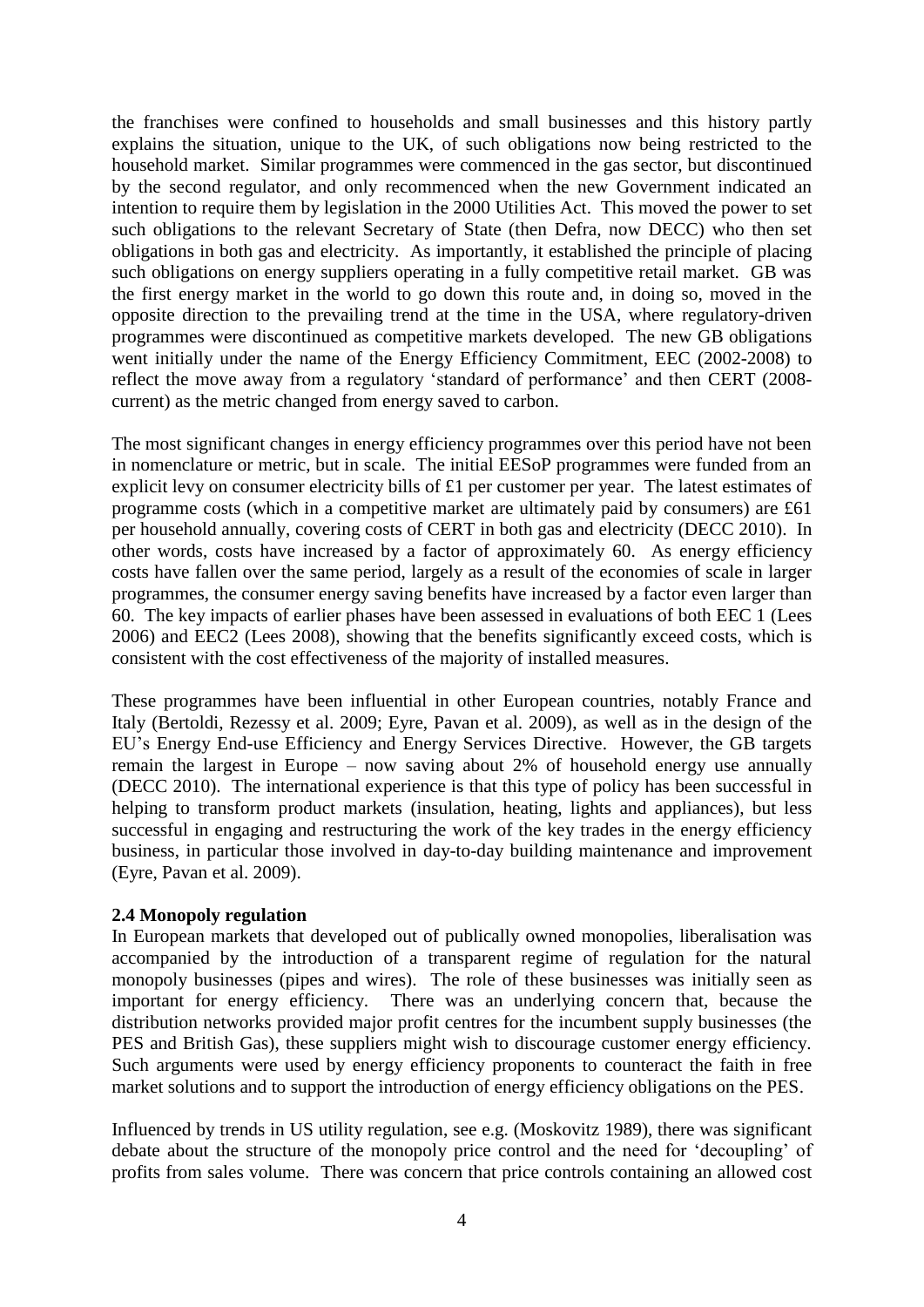element related to kWh sales, a "volume driver", would provide a perverse incentive to supporting energy efficiency in the PES and British Gas.

In practice, the role of distribution regulation in energy efficiency seems to have been of little importance and is not even mentioned in the current Ofgem consultation on RPI-X regulation (Ofgem 2010a). Distribution activities have become increasingly separated from supply through a combination of regulatory and commercial changes. Networks are now owned by separate companies with no energy trading interests and the dominant suppliers (the "Big Six") have declining regional identities and are more integrated with upstream generation than network businesses. Ironically, just as the concerns about the risks for energy efficiency of a distribution volume driver have faded, the Fifth Distribution Price Control (Ofgem 2009) has finally removed the volume driver.

However, it would be unwise to conclude that there should be no role for distribution companies in end use efficiency. The primary legislation that enables CERT, the 2000 Utilities Act, allows energy efficiency obligations be placed on either suppliers or distributors. The preference for using an obligation on suppliers arose from the view that their advantages (customer contacts, marketing and focus on service provision) outweigh those of the distribution businesses (high capitalisation, low cost of capital and an area focus). The opposite approach of a distribution obligation was taken Italy with the explicit, and successful, aim of incentivising distributors to tender for delivery and thereby create markets in energy efficiency services separate from energy markets.

As the scale and nature of the required end use investments moves towards higher cost energy efficiency and microgeneration, the balance of advantage arguably changes. Distribution companies could, in principle, finance investments on the customer side of the meter over long periods of time, unlike supply companies that almost certainly seek to recover CERT costs in the year they are incurred, thereby using revenue to fund capital investment. The role of energy distribution businesses in financing end user investment is potentially consistent with the emphasis on private sector financing in the last home energy efficiency strategy from the previous Government (HMG 2010) and its reincarnation from the new coalition, Green Deal (DECC 2010).

#### **2.5 Overall impact of liberalisation**

A rigorous assessment of the overall impact of retail market competition on energy efficiency would require a quantitative assessment of each of the four factors set out above, in particular the trade-off between downward pressure on prices and explicit energy efficiency obligations. An easier assessment can be made from changes in the size of markets for energy efficiency measures. For all the basic measures except double glazing, installation rates have increased significantly (Utley and Shorrock 2008) and, except for condensing boilers, where the market has been driven recently by Building Regulations, CERT and its predecessors have been the main driving force.

The overall outcome of policy since retail market liberalisation in GB for energy efficiency of retail customers has therefore been positive. However, it is worth emphasising that the manner in which this has been achieved has been rather different from what might have been expected, certainly by the main proponents of energy market reform. The major direct impact of liberalisation has been price reduction, and therefore a reduced incentive for energy efficiency. There has been no flourishing of free market energy efficiency activity – such initiatives have been small. Instead, major activity in energy efficiency has resulted only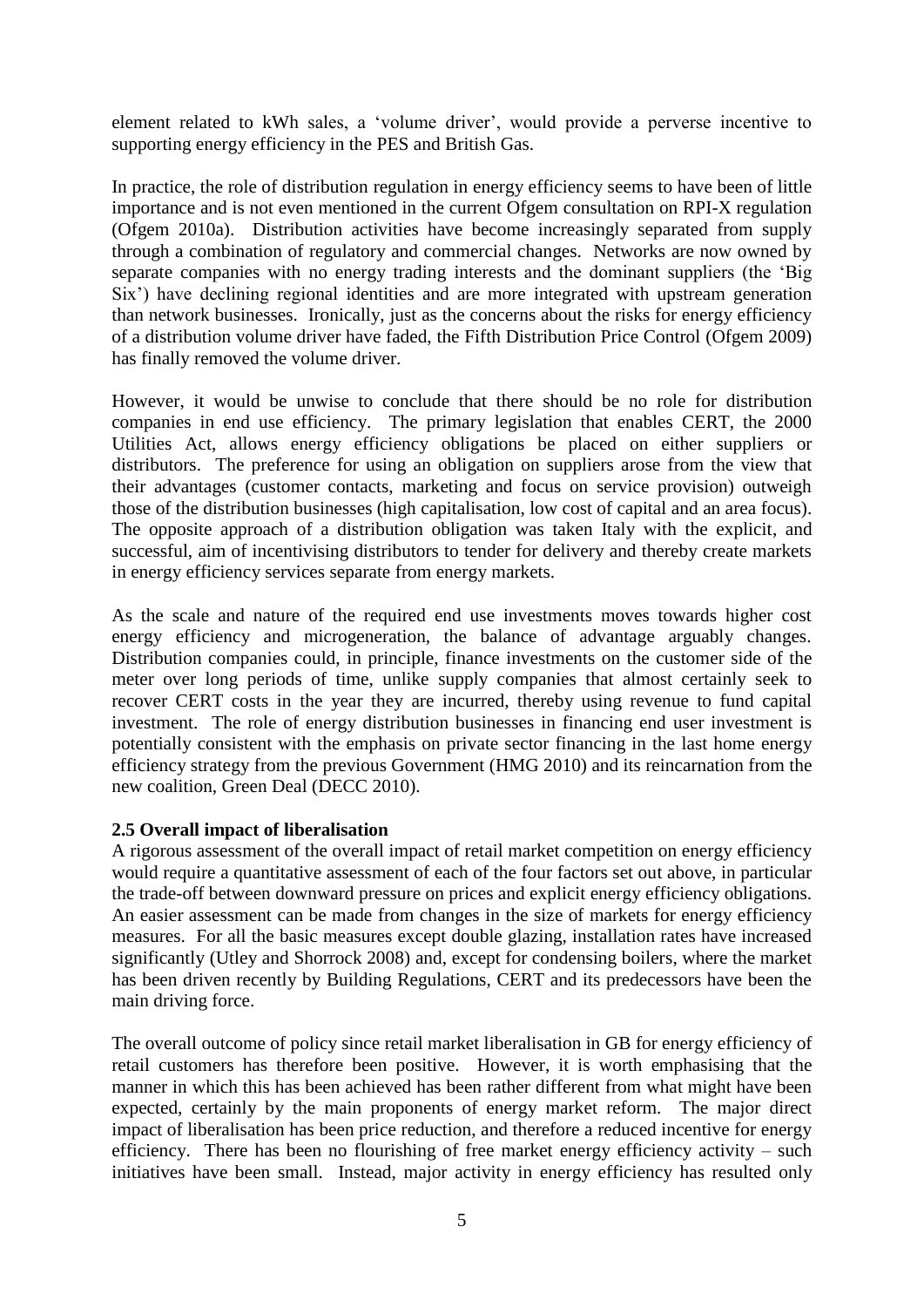indirectly from liberalisation, through the accompanying regulated programmes. These have reached levels that are historically unprecedented and comparable with or larger than similar programmes anywhere in the world. The main note of caution is that the future applicability of the same approach to more expensive and complex measures may be limited.

## **3. Lessons for the future**

### **3.1 The broad context**

The new context for UK energy policy is an increased emphasis on energy security due to the decline in indigenous oil and gas production, as well as more stringent, and legally binding, targets for carbon emissions reduction (HMG 2009). At the time energy market reforms were designed, neither the threat of climate change nor the depletion of UKCS reserves had the salience that they have now within the policymaking community.

The objective of reducing UK greenhouse gas emissions by 80% by 2050 implies more radical changes to the energy system than were ever contemplated by the proponents of energy market reform. Most policy attention has focussed on the need for "close to zero carbon" electricity. However, this alone will be insufficient; significant decarbonisation of heat and transport, most likely by electrification, will also be required. The analysis underpinning these conclusions has been reported extensively elsewhere, see e.g. (CCC 2008; Ekins and Skea 2009; HMG 2009) and is not repeated here.

The implications for energy demand policy are very significant. Marginal improvements in energy efficiency through low cost measures will be insufficient. More substantial investments will be needed, for example through "deep retrofits" of buildings. Moreover, the predominant end use fuels (oil products in transport, gas in buildings and industry) will need to change. Some analyses point to wholesale electrification of transport and heating systems. Although these are certainly technically feasible, they pose problems - social, organisational and political - that are not necessarily captured in a broad techno-economic assessment. It therefore cannot simply be assumed they will happen because they appear to give the least cost solution. To the extent that full electrification is not achieved, the pressure to reduce energy demand will be further increased.

# **3.2 Current proposals for home energy investment**

The extent of the challenge to deliver a secure low carbon energy system is becoming more apparent to policy makers. The types of change canvassed earlier in the last decade (RCEP 2000; PIU 2002), but then dropped as too challenging, are now viewed with apparent equanimity and more ambitious changes are projected even within the current decade. The targets for renewable energy in 2020 are probably the best known case. But the plans for energy in the home are equally challenging. According to the previous Government's home energy strategy (HMG 2010), market penetration of low cost insulation measures will be largely complete by mid-decade, all new homes will be net zero carbon from 2016 and, by 2020, smart meter roll out and 4-7 million "eco-upgrades" will have been completed. The last of these envisages a "whole house" treatment at a cost of £8,000 to £12,000 per dwelling to include at least one "new" technology, such as solid wall insulation or a heat pump, that are currently deployed in the UK at rates of only a few thousand annually.

It is envisaged that "eco-upgrades" will be delivered primarily via the private sector financing "pay as you save (PAYS)" investment and that the main policy change required will be facilitation of financing by enabling investment debt to be attached to the property, coupled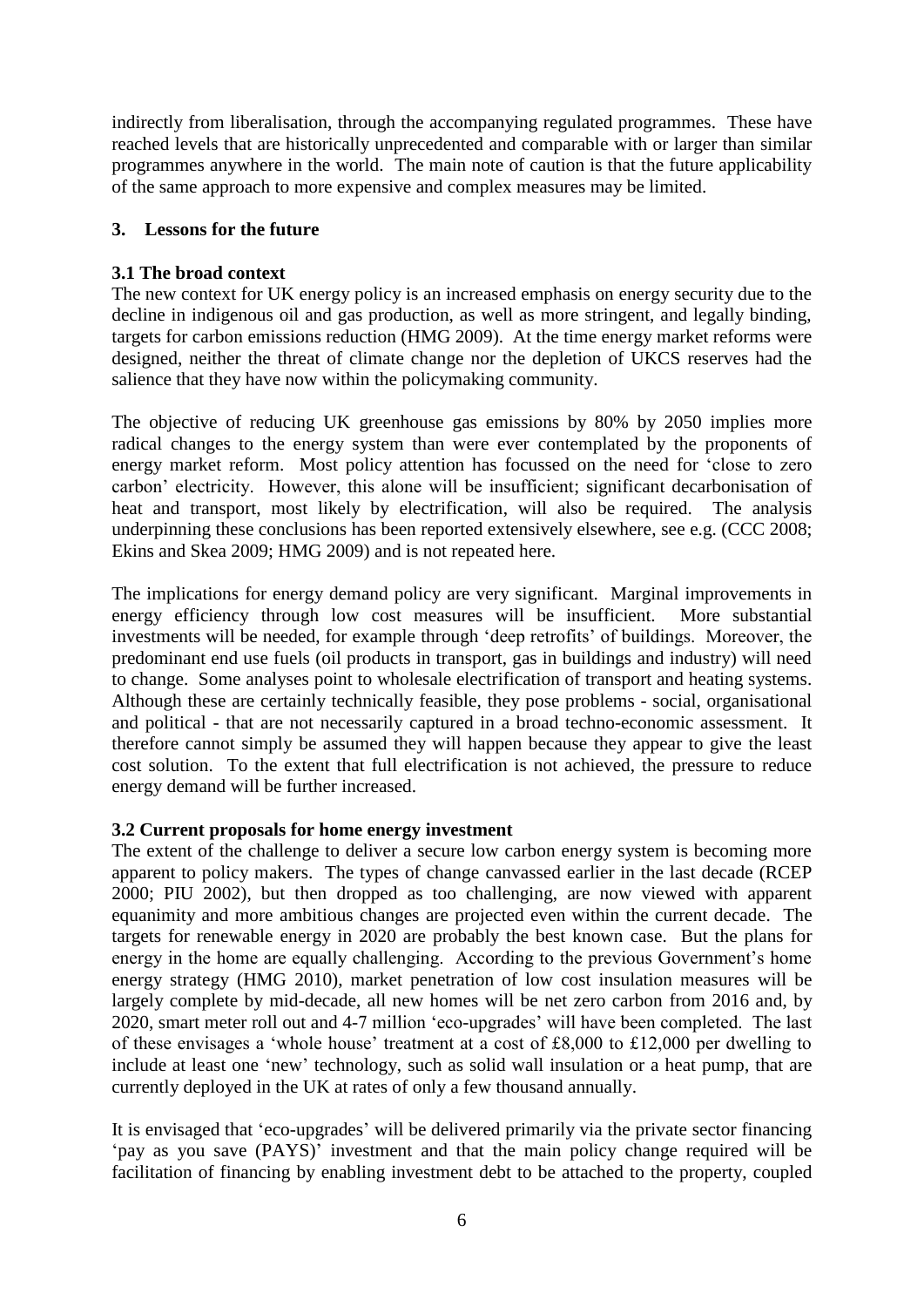with improved consumer information, via home energy displays and Energy Performance Certificates (DECC 2010; HMG 2010). The implication is that market forces can deliver massively increased demand side investment provided a couple of market imperfections (access to finance and good information) can be fixed. Energy retailers are again envisaged to have a key role. However, the lessons of the last decade are that assuming such large scale delivery via a private energy services model is unwise and that stronger regulatory mechanisms will be needed.

Current policy envisages supplier obligations continuing after 2012 out to 2020, but the details remain unclear. Earlier ideas of a "supplier cap and trade" (Defra 2007) have been recognised as unworkable (Eyre 2008), and quietly dropped. The likely inadequacies of a supplier obligation for the new challenges are increasingly understood (CCC 2008), but no viable substitute has been proposed.

#### **3.3 Current proposals for energy market reform**

The recognition that energy supply systems must change is being accompanied by some reflection on the adequacy of the institutional and market structures. Analysis indicates that existing electricity market and transmission access arrangements are not well suited to delivering the required levels of investment, connection and use of low/zero carbon power generation technologies, in particular remotely sited intermittent renewables (Baker 2009). These insights seem to be gaining some acceptance within policy making. In particular, Ofgem has undertaken a remarkable *volte face* – accepting that competitive wholesale markets alone may be unable to deliver the necessary investment and actively canvassing more interventionist approaches (Ofgem 2010b). Similar changes can be seen in the attitude of the last Government in its final months in the Energy Market Assessment undertaken by HM Treasury and DECC (HMT and DECC 2010).

In contrast, there has been little attention to the role of retail market structure in delivery of energy security and climate change goals. Presumably it has assumed that such problems are best addressed from above and that retail markets can have little impact upon them. If so, given the major changes required in energy use, this seems likely to be a serious misconception. Both Project Discovery and the Energy Market Assessment focus on potential changes to the wholesale market. The barriers to entry in the retail market and their links to vertical integration are noted and considered problematic for competition, but not for broader goals.

Most of the proposals from the Energy Market Assessment will have limited impact on energy efficiency markets. None foresees anything but the continuation of a competitive retail model. With the exception of demand side participation in wholesale markets (discussed below), most of the options canvassed (a minimum carbon price, further incentives for low carbon generation and regulation of carbon in power generation) leave retail markets largely unaffected, except for possible price changes. Only the 'single agency buyer model' seems to offer a significantly different environment for retailers, by creating what would be essentially a wholesale monopsony. This would re-establish a transparent wholesale market price for electricity, which might address some of the barriers to entry in the retail market by removing the competitive advantage of vertically integration. Whatever the upstream implications (which lie outside the scope of this paper), it seems the option most likely to promote innovation in retail electricity markets. Interestingly, in this context, it is the only reform option excluded from further consideration by the Energy Markets Assessment (HMT and DECC 2010).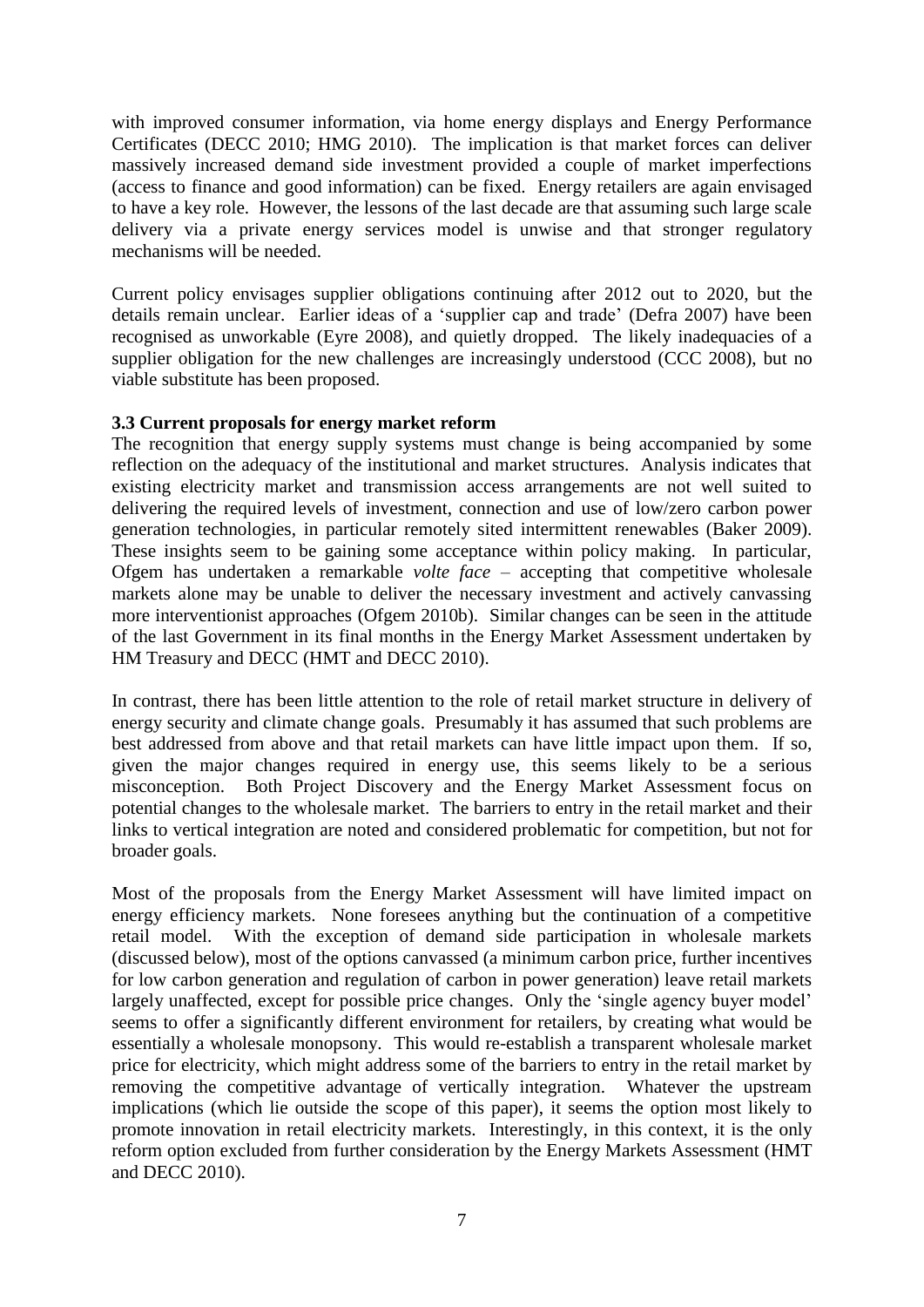The recognition that electricity markets face new challenges from high levels of inflexible and intermittent generation has led to increased interest in smart grids and demand side participation (DSP) in wholesale markets. New electricity loads can potentially exacerbate and/or mitigate the problem, depending on their temporal characteristics and associated storage capacity. In general, it is expected that electrification of transport may form part of the solution, because of the high storage capacity and low load factors of electric vehicles. On the other hand, electrification of buildings is likely to exacerbate problems, as it is strongly correlated with existing peak power loads and buildings typically have passive heat storage of only a few hours.

DSP is currently effectively limited to large energy users who can participate directly in wholesale markets or for whom (more often in gas) interruptible contracts are commercially attractive. Greater engagement of the mass market of electricity users will require more sophisticated arrangements and more substantial changes in retail markets. Current market reform options assume that the improved prospects for time of day pricing, via smart metering, point the way forward. They are certainly likely to offer some new options, but the lessons from energy efficiency in existing retail markets are that an uncritical assumption of 'rational' consumer behaviour is unwise.

Conceptualising the role of energy demand in energy market reform as being restricted to temporal load switching is deeply flawed. Much of energy demand will remain, in wholesale power market discourse, "non-dispatchable". But that does not mean it is fixed and immutable on longer timescales. So load shifting is only a minor part of the change required; investment to reduce demand and shift away from fossil fuels is far more important. Whilst much of the investment activity to secure these may need to be undertaken outside energy markets (as usually defined) that does not mean energy markets do not influence or interact with these decisions.

The existing retail market is certainly not unproblematic, nor is it particularly popular. Gains from customer switching are now largely played out with "non-switchers" left on the higher incumbent tariffs now arguably bearing all of the costs and gaining none of the benefits of competition. The market structure is largely driven by the needs of retailers to hedge risk, and this acts as a barrier to market entry. The result is a retail market oligopoly of multinational, vertically integrated energy companies offering little diversity. And, as shown above, retail competition itself has delivered relatively little energy efficiency. The emphasis on price competition delivered by a strong focus on cost reduction is not conducive to innovation in service delivery, certainly not in the services required to secure a sustainable energy transition. Indeed, it is difficult to see how past systemic changes (e.g. natural gas conversion) would have been delivered within this market structure, and therefore there must be concerns about its appropriateness for future systemic change.

Of course, identifying retail market structure as a problem is somewhat easier than proposing sensible ways forward. The recognition that "I wouldn"t start from here" is not helpful to policymakers. This paper does not seek to set out a blueprint for future market reform. However, it is worth noting that the challenges of very substantial changes to the downstream physical infrastructure (in distribution, metering and end-use technologies) are investment challenges. It is difficult to believe that they are best addressed via policies targeting energy suppliers, given that these are high turnover, largely virtual businesses with limited capacity to engage with physical investment. This tends to point to greater emphasis on the role of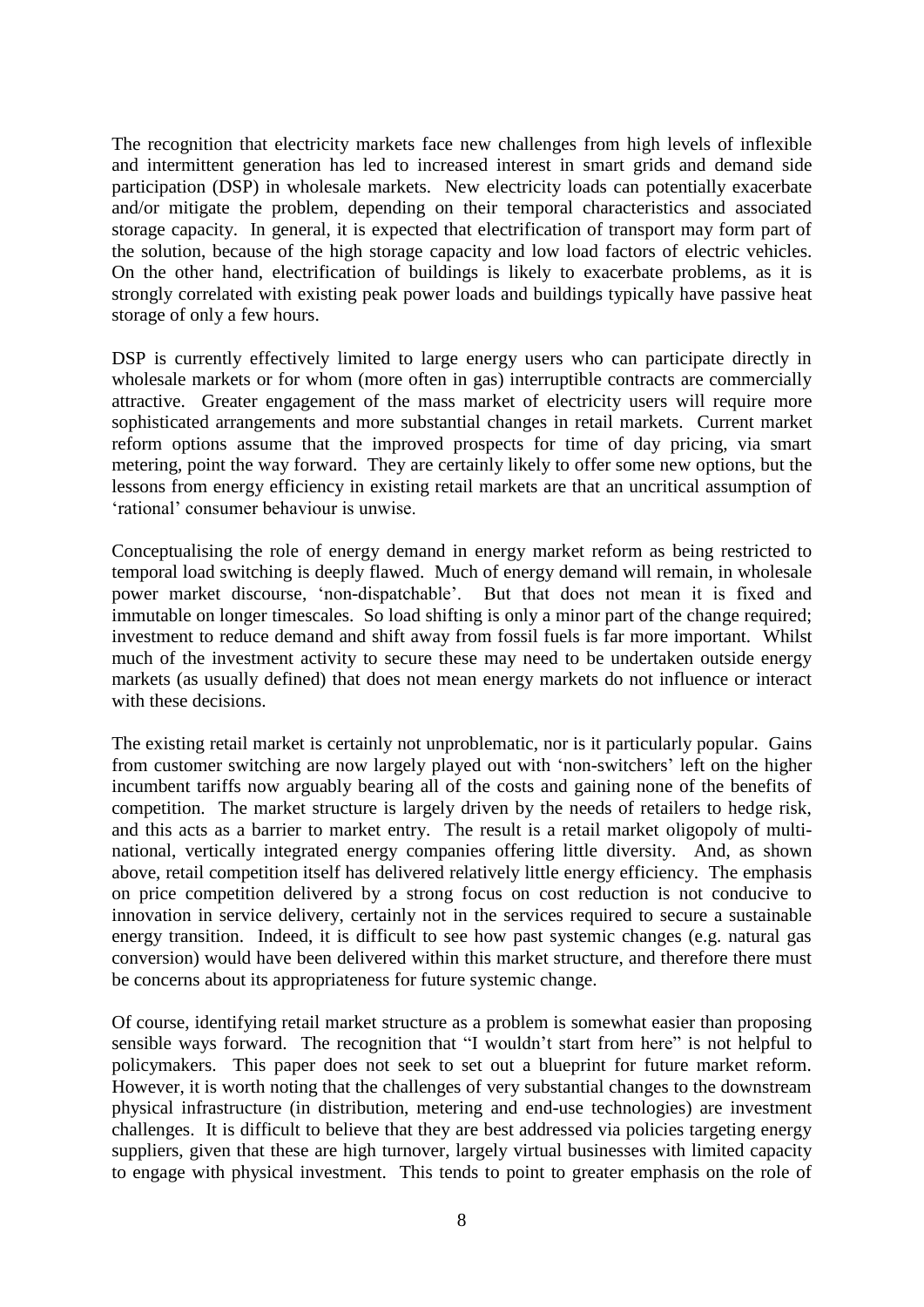distribution companies and energy users themselves in delivery of end use energy policy. Policy post liberalisation has tended to downplay an active role for distribution companies, but this needs to change. The case is most obvious for "smart grids", but, in the context of radical energy efficiency improvement and electrification of heat and transport, the role of distribution companies in financing investment on the customer side of the meter is also in need of re-examination.

# **4. Conclusions**

The outcomes of retail energy market reform for energy efficiency have not been as expected, certainly by the more vociferous proponents of energy market reform. Some of the big debates, e.g. the role of prices and volume drivers, have proved to be relatively unimportant. Some of the great hopes, notably for competition in provision of energy services, have been largely unrealised. One of the great fears, that market reform would lead inevitably to the death of regulatory driven programmes, has proven entirely unfounded.

Energy efficiency programmes have been a relative success story in the liberalised market. Programmes in Great Britain have become comparable in scale with the largest in world. However, it is difficult to argue that this is because of liberalisation, indeed one might argue it is more in spite of it. Political willingness to regulate for energy efficiency coincided with full retail liberalisation and has been the critical factor. Liberalisation has not meant deregulation; regulation has continued and increased.

This success needs to be caveated. Market based instruments in energy market regulation have delivered quite effectively on relatively low cost, cost effective measures. They have not delivered the type of demand side investment that will be needed to deliver new energy policy goals. These will include more substantial investments in energy efficiency, but also very large fuel switching. The implications of these requirements have not yet impacted on high level discussions about energy market reform.

UK Government policy for energy efficiency and electrification in the household sector has ambitious aims but is rather light on detail. The key lesson of the last decade is that regulation is likely to be essential. Yet the current policy proposals indicate a rather naive faith in market based solutions. The emphasis is on financing (via facilitating "pay as you save') and information via smart meters. These are both important elements, but certainly not sufficient for the transformation of demand on the scale, and at the pace, that is envisaged.

The current agenda for energy market reform largely neglects the retail market and demand. There is a strong residual institutional commitment to retail competition despite limited evidence that it has very significant benefits or can help in addressing key future challenges. Only the reform option that has already been excluded from detailed consideration (the single buyer model) offers much prospect for innovation in retail supply markets by disrupting the oligopoly of vertically integrated suppliers. Retail market reform is not yet "on the agenda", but it needs to be.

The current focus on the role of the demand side in energy market reform is on DSP in wholesale electricity markets. This is too limited, as it neglects the role that energy markets might play in affecting the two key problems facing the demand side – the overall scale of demand and the challenge of electrification of heat and transport.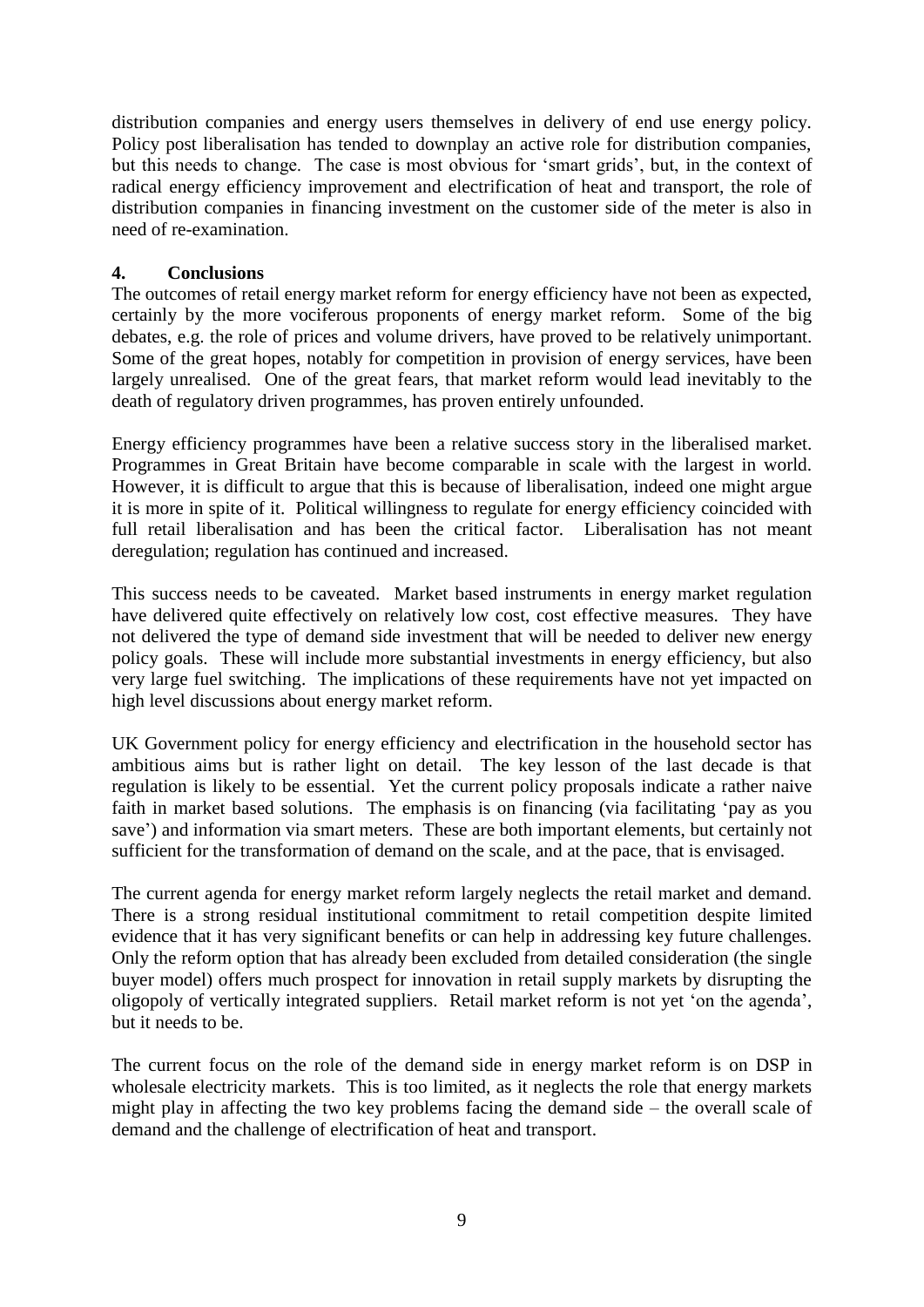The future challenges of very substantial changes to infrastructure point to greater emphasis on the role of distribution companies, as opposed to the energy suppliers, in delivery of policy. The case for "smart grids" is established, but there may also be a role of distribution companies in financing investment on the customer side of the meter.

### **5. Acknowledgements**

The research for this paper was conducted under the auspices of the UK Energy Research Centre which is funded by the Natural Environment Research Council, the Engineering and Physical Sciences Research Council and the Economic and Social Research Council. The author also acknowledges financial support from the Jackson Foundation.

## **6. References**

- Baker, P. (2009). The Extent to Which Economic Regulation Enables the Transition to a Sustainable Electricity System, UK Energy Research Centre.
- Bertoldi, P., S. Rezessy, et al. (2009). "Energy supplier obligations and white certificate schemes: Comparative analysis of experiences in the European Union." Energy Policy **38**(3): 1455-1469.
- Brown, M. A. (2001). "Market failures and barriers as a basis for clean energy policies." Energy Policy **29**(14): 1197-1207.
- CCC (2008). Climate Change Committee. Building a low-carbon economy the UK's contribution to tackling climate change.
- DECC (2010). Department of Energy and Climate Change. Annual Energy Statement.
- DECC (2010). Department of Energy and Climate Change. Extending the Carbon Emissions Reduction Target to December 2012. Impact Assessment.
- Defra (2005). Defra, HM Treasury and Energy Saving Trust (2005). Energy Efficiency Innovation Review. Household sector - final report. Energy Saving Trust. London.
- Defra (2007). Department of the Environment Food and Rural Affairs. The Household Energy Supplier Obligation from 2011: A Call for Evidence.
- DTI (1997). Department of Trade and Industry. The Energy Report: Shaping Change, The Stationary Office.
- DTI (2003). Department of Trade and Industry. Energy Services Working Group. ESWG (03) 18.
- Ekins, P. and J. Skea, Eds. (2009). Making the transition to a secure and low-carbon energy system: synthesis report. , UK Energy Research Centre. .
- EST (2008). Energy Saving Trust. Review of energy services in the domestic sector.
- Eyre, N. (1998). "A Golden Age or a False Dawn? Energy Efficiency in UK Competitive Energy Markets." Energy Policy **26**(12): 963-972.
- Eyre, N. (2008). Regulation of energy suppliers to save energy lessons from the UK debate. British Institute of Energy Economics Conference September 2008. Oxford.
- Eyre, N., M. Pavan, et al. (2009). Energy Company Obligations to Save Energy in Italy, the UK and France: What have we learnt? . Proceedings of the European Council for an Energy Efficient Economy.
- HMG (1997). HM Government. Climate Change: The UK Programme, The Stationary Office.
- HMG (2009). HM Government. The UK Low Carbon Transition Plan: National Strategy for Climate and Energy.
- HMG (2010). HM Government. Warm Homes, Greener Homes: A Strategy for Household Energy Management.
- HMT and DECC (2010). HM Treasury and Department of Energy and Climate Change. Energy Market Assessment.